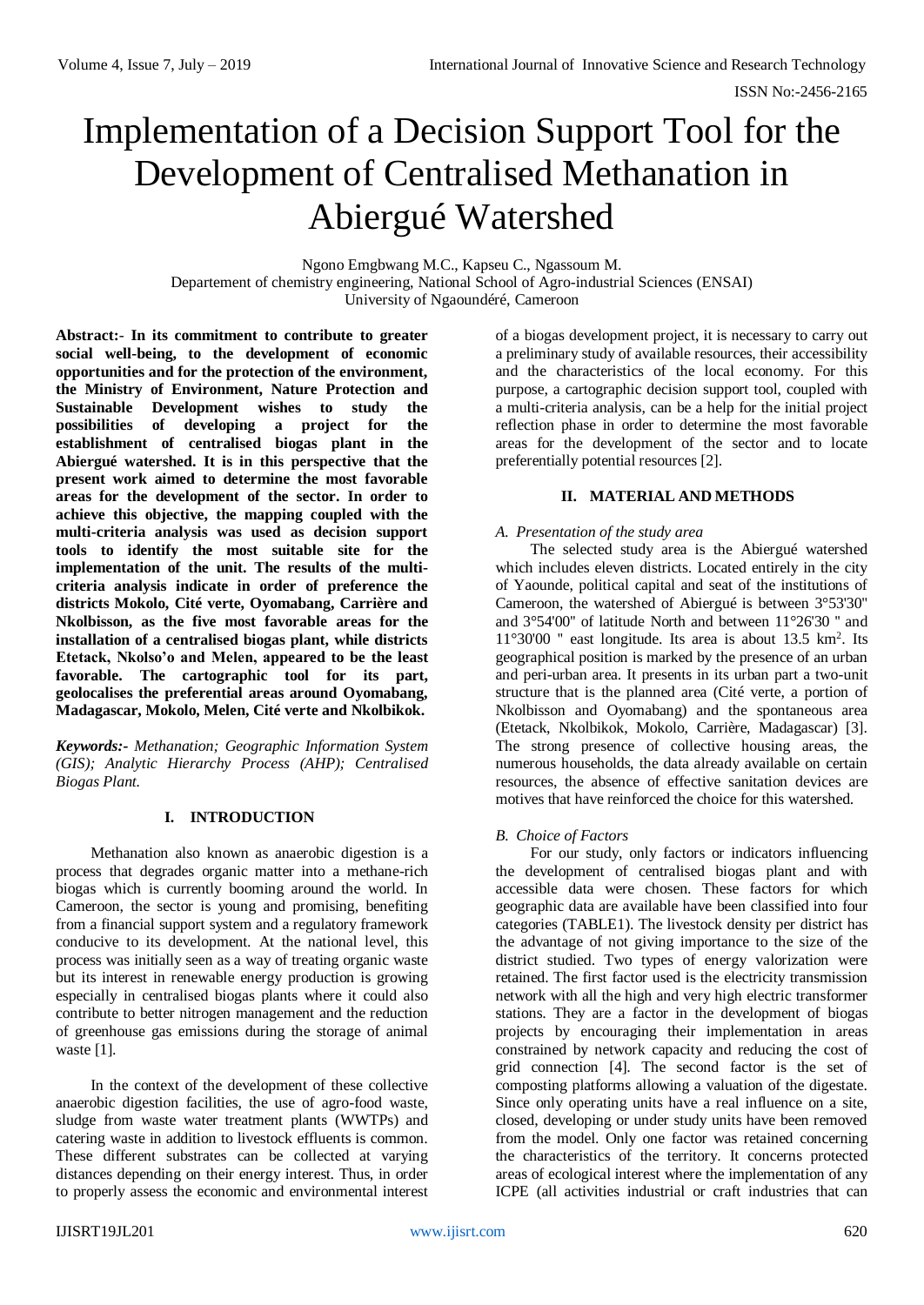generate nuisances or present dangers with regard to the environment and third parties) is impossible [5]. This factor was considered as part of territorial particularities because it represents a brake more or less binding depending on the type of protection put in place for the development of a biogas unit. The competition which involves a referencing of all biogas units already existing in the territory is an essential point in the implementation of the mapping tool of

this study. An operating biogas plant captures a quantity of inputs which is by definition unavailable for the development of a new project [4]. Prospecting should therefore be done at a distance from these competing units. Only units in operation have a real influence on a site. Closed units either in development or under study have been removed from the model.

| <b>Categories</b>           | <b>Factor per district</b>             | Geography data type |  |
|-----------------------------|----------------------------------------|---------------------|--|
|                             | Livestock density                      | Zonal               |  |
|                             | Agri-foods industries                  | Point               |  |
| Deposit                     | <b>WWTP</b>                            | Point               |  |
|                             | <b>Markets</b>                         | Point               |  |
|                             | Hotels/Restaurants                     | Point               |  |
|                             | Slaughterhouses                        | Point               |  |
| Valorization of energy      | Electric transformer stations          | Point               |  |
|                             | Composting platforms                   | Point               |  |
| <b>Territorial features</b> | Protected areas of ecological interest | Zonal               |  |
| Competition                 | Existing biogas units                  | Point               |  |

Table 1:- Factors considered in our study and their geographic type

# *C. Determination of the areas of influence of each criterion and weightings of the influence of the spaces with respect to each other*

With regard to zonal factors like protected areas of ecological interest, their area of influence is by definition already established [4]. Conversely, for point features, zones of influence have been determined by means of buffer zones more or less consistent. Each criterion is assigned a weight based on its importance. For each indicator, a summary table will be presented, illustrating the different choices of discretization, the attributes used, the areas of influence and the weightings attributed. The choice of weights was made taking into account the economic collection distances and regulatory constraints (natural areas, distances to dwellings, etc.). These weighting coefficients are still arbitrary, they are in no way exhaustive, they may be, as a result of this study, modified, improved as needed.

## *Weighting and discretization of point geographic data*

#### *a) WWTPs*

WWTPs were initially discretized into three categories according to their capacity (C). Each category was then assigned three areas of influence of decreasing importance with the distance (D) of the point entity concerned. The choice of weights was made taking into account the fact that the valorization of urban sludge in anaerobic digestion can be part of either the treatment of sludge on the site of the WWTP (*in situ* methanation) or as co-substrate to an off-site methanation unit (co-digestion). *In situ* biogas projects are preferred in stations with a capacity greater than 100 000 equivalent-inhabitants (EI). The range of stations between 5 000 and 100 000 EI and especially between 50 000 and 100 000 EI benefits from a technically and financially favorable balance sheet for the territorial methanation installations [6].

| <b>WWTP</b> |                    | D < 500m                           |  |
|-------------|--------------------|------------------------------------|--|
|             | $C < 5000$ EI      | 500m < D < 1km                     |  |
|             |                    | $D > 1$ km                         |  |
|             | 5000 < C < 100000E | D < 500m                           |  |
|             |                    | $500 \text{ m} < D < 1 \text{ km}$ |  |
|             |                    | $D > 1$ km                         |  |
|             |                    | D < 500m                           |  |
|             | $C > 100000$ EI    | $500 \text{ m} < D < 1 \text{ km}$ |  |
|             |                    | $D > 1$ km                         |  |

Table 2:- Weights and discretization of WWTP

#### *b) Hotels and Restaurants*

Like WWTPs, hotels and restaurants were initially discretized into four categories according to their number of employees (E). It is assumed that the number of employees of a hotel or restaurant is proportional to the amount of waste produced [6]. Each category was then assigned three areas of influence, of decreasing importance

with the distance of the point entity concerned. The choice of weights was also made taking into account the ICPE regulation which imposes a minimum distance of 50 meters between the digesters and the dwellings occupied by third parties, with the exception of dwellings occupied by the staff of the installation and dwellings, including the operator or the supplier of biogas substrates or the user of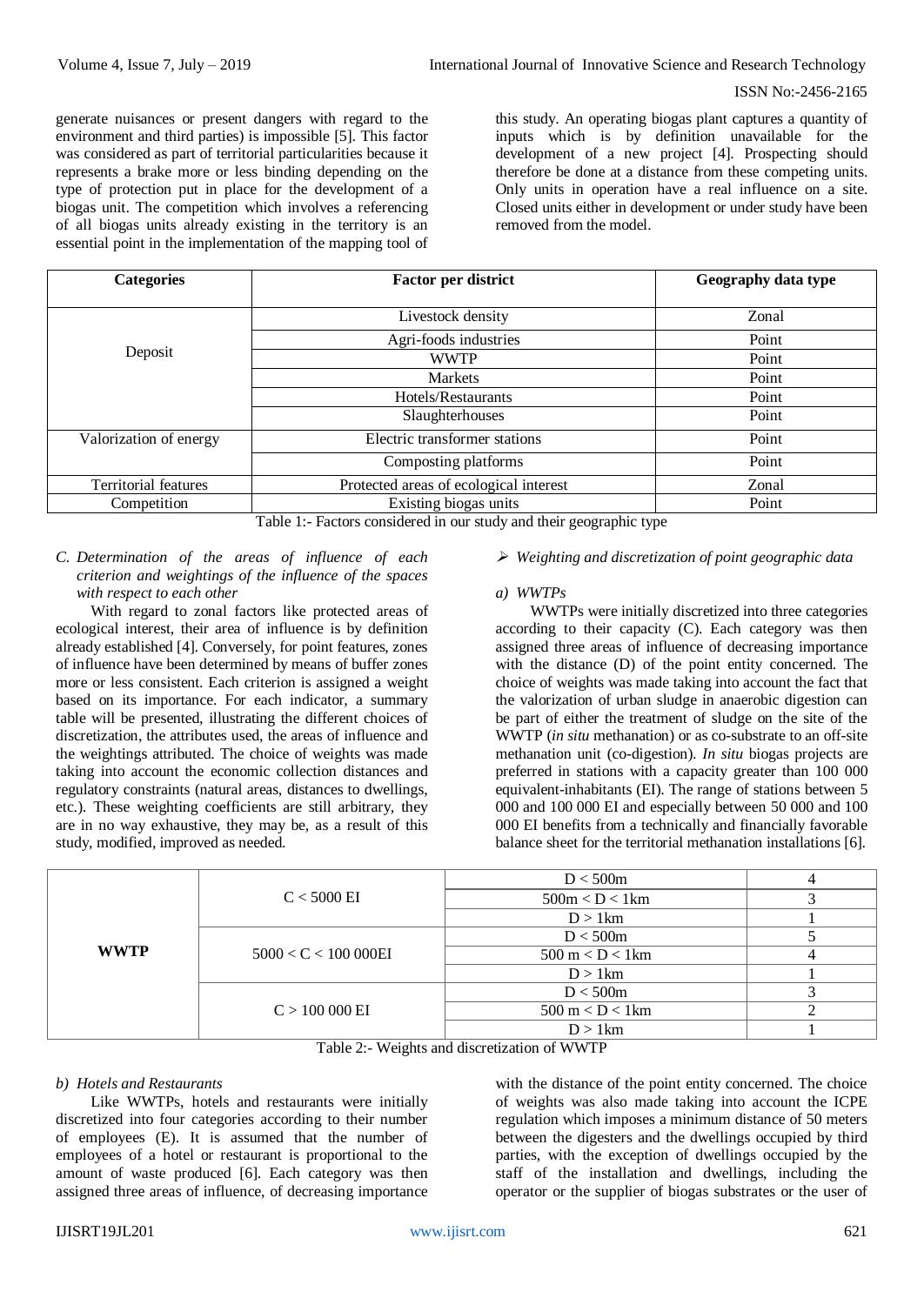the heat produced at the pleasure. The distance of 50 meters can be increased and extended if possible to 200 meters; the distance range recommended by the ICPE is between 50 meters and 200 meters [5]. Thus, an exclusion zone has

been rigorously defined for a distance of 200 meters around these entities. In this zone, the implementation of a biogas unit is simply prohibited.

|                           |             | D < 200m                                                       | $\Omega$                 |
|---------------------------|-------------|----------------------------------------------------------------|--------------------------|
|                           |             | 200m < D < 500m                                                | 3                        |
|                           | E < 10      | $500$ <d <1km<="" td=""><td><math>\mathfrak{D}</math></td></d> | $\mathfrak{D}$           |
|                           |             | $D > 1$ km                                                     |                          |
|                           |             | D < 200m                                                       | $\Omega$                 |
|                           |             | 200m < D < 500m                                                | 4                        |
|                           | 10 < E < 30 | $500 < D < 1 \text{km}$                                        | 3                        |
| <b>Hotels/Restaurants</b> |             | $D > 1$ km                                                     |                          |
|                           |             | D < 200m                                                       | $\Omega$                 |
|                           | 30 < E < 50 | 200m < D < 500m                                                | 5                        |
|                           |             | $500 < D < 1 \text{km}$                                        | 4                        |
|                           |             | $D > 1$ km                                                     |                          |
|                           |             | D < 200m                                                       | $\Omega$                 |
|                           | E > 50      | 200m < D < 500m                                                | 6                        |
|                           |             | $500 < D < 1 \text{ km}$                                       | $\overline{\mathcal{L}}$ |
|                           |             | D>1km                                                          |                          |

Table 3:- Weights and discretization of hotels and restaurants

# *c) Markets and Electric Transformer Stations*

Contrary to the previous characters, the markets were not the subject of a first discretization. An area of influence was simply attributed to them. This choice has been made because although markets can represent significant quantities of methane waste, they are often packaged or mixed with various other non-biodegradable waste. They must undergo a mechanical-biological sorting which represents an additional cost. Markets do not yet significantly impact methanation, waste from agro-industry and livestock are currently largely preferred [4]. The electric transformer stations were simply allocated a buffer zone of 1 km, with two different weighting coefficients because beyond this distance, the connection cost is considered too high.

| <b>Markets</b> | D < 500m       |  |
|----------------|----------------|--|
|                | 500m < D < 1km |  |
|                | $D > 1$ km     |  |

Table 4:- Weights and discretization of markets

| Electric<br>stations | <b>transformer</b> $\vert D \langle 1 \vert km \rangle$ |            |  |
|----------------------|---------------------------------------------------------|------------|--|
|                      |                                                         | $D > 1$ km |  |

Table 5:- Weights and discretization of electric transformer stations

# *d) Existing biogas plants and composting platforms*

Only the proposed methanation units have been identified in the Abiergué watershed. Since only operating units exert a real influence on a site, units under development, under study or in project have been removed from the model and are not subject to weighting. Like the existing biogas units, only planned or closed composting platforms have been identified in the Abiergué watershed. Only the composting platforms in operation are considered in our study, they were also not weighted.

# *Weighing and discretization of the zonal geographical data*

# *a) Protected natural areas - Land cover*

The land use weights were assigned according to their presence or not in the territory (TABLE 6). If it is difficult to implement an anaerobic digestion unit on a site, the weighting factor assigned is low or even zero. A coefficient null is synonymous with exclusion. These surfaces will no longer be taken into account within the model. The land use by areas such as protected natural environments, water surfaces or artificialized green spaces in no way allows the development of methanation units. On the other hand, industrial or commercial zones and agricultural areas represent very favorable areas for the establishment of biogas-producing factories so, their weights are high.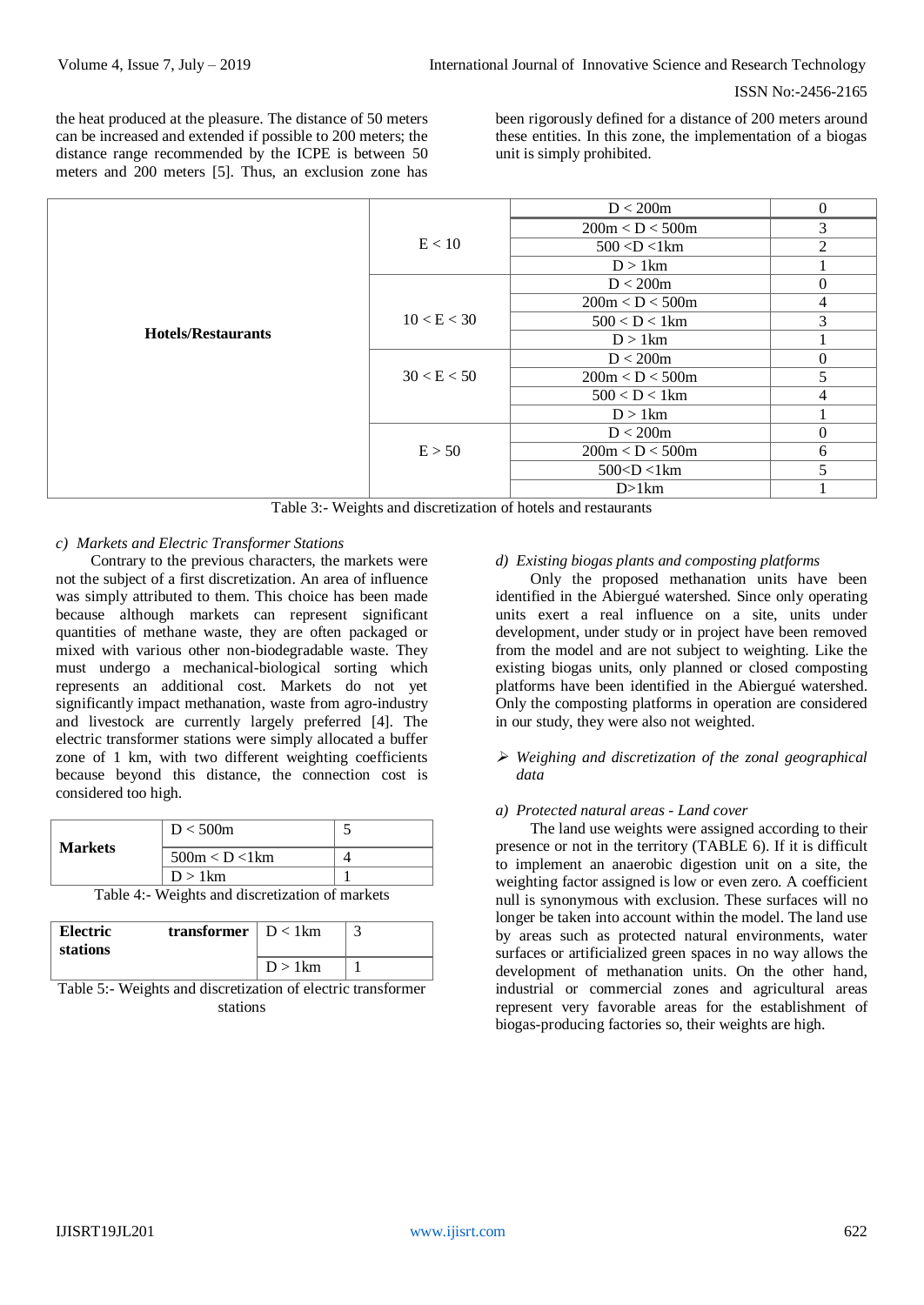ISSN No:-2456-2165

|                 | <b>Presence</b>                                |        |  |  |  |  |
|-----------------|------------------------------------------------|--------|--|--|--|--|
| <b>Land use</b> | Protected natural areas                        | If yes |  |  |  |  |
|                 | Water areas                                    | If yes |  |  |  |  |
|                 | Artificial green spaces                        | If yes |  |  |  |  |
|                 | Open spaces, without or with little vegetation | If yes |  |  |  |  |
|                 | Forest                                         | If yes |  |  |  |  |
|                 | Agricultural areas                             | If yes |  |  |  |  |
|                 | industrial areas                               | If yes |  |  |  |  |

Table 6:- Weights and discretization of land use

# *b) Livestock density*

Livestock density is the only quantitative zonal geographical feature of the study. Its discretization is thus organized in a particular way. This one was based on the discretization by arithmetic progression. This method is designed for asymmetric and extended distributions with many low values and few strong values [7]. We pose:

*Amplitude*  $a = Class number \times R$  (1) With  $R = (value max - value min)/(1+2+3+...)$  (2)

## Where R: extended dynamic of the series

The weights are then assigned to each class and grow with the livestock density.

|                                   | L<193         |  |
|-----------------------------------|---------------|--|
| Livestock density per<br>district | 193 < L < 359 |  |
|                                   | 359 < L < 609 |  |
|                                   | L > 609       |  |

Table 7 :- Weights and discretization of livestock density

#### *D. Mapping of weightings and final mapping*

The use of a global positioning system (GPS) was done to obtain the coordinates of the point data. Maps representing the geolocation of the different indicators as well as their respective weightings were established using the QGIS 2.18 software. A final map of deposits, energy outlets and territorial features is then obtained by

superimposing all the geographical layers, in order to add their different weights.

## *E. Analytic hierarchy process*

The analytic hierarchy process method [2] [7] was used for our study in order to find preferential districts for the implementation of a centralised biogas plant in the Abiergué watershed then, to classify them from the most favorable to the less favorable. The graphical representation, in tree form (Fig. 1), shows the hierarchical structure of our study which took into account four criteria among which criteria C3 was subdivided into three subcriteria as presented in Fig. 2. The districts of the Abiergué watershed that represent the different alternatives were organized in alphabetical order, then we assigned a number to each of them (Fig. 2). The judgment matrix of the different alternatives was established according to their respective characteristics obtained on the basis of the estimation of the potential of the deposit, the geolocation of the factors of influence of the development of the methanation, the field investigations, the bibliographic review [2] [3] [8] [9]. The data on the accessibility rate of roads at the different districts of the Abiergué watershed as well as the density of habitat come from the work of [10]. From the sums obtained for each district, a preferential ranking is established. A district with the highest final score is a preferred site for the implementation of the biogas unit.



Fig. 1:- Overview of the hierarchical structure of the problem.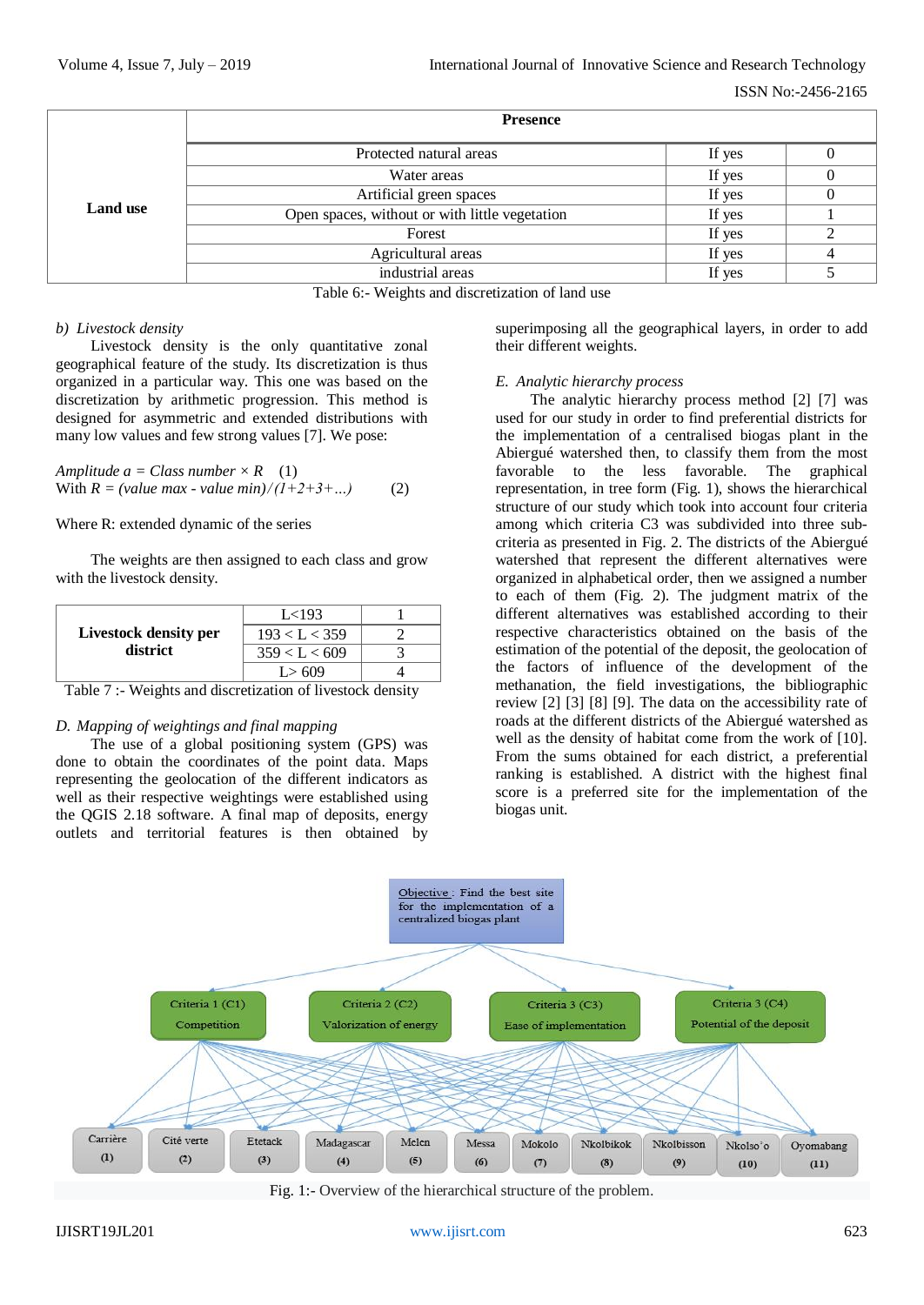

Fig. 2 :- Subdivision of criteria C3 into sub-criteria

#### **III. RESULTS**

#### *A. Mapping of the various indicators selected*

## *Indicators for the deposit*

Livestock density are unevenly distributed in the catchment area as shown in Fig. 3. The highest numbers of animals are found in the districts Nkolbisson and Oyomabang where pig farming dominates. Then come Etetack, Madagascar and Melen where although the breeding is notorious, it is nonetheless present in some farms. The smallest population is recorded in the district Cité verte.



Fig. 3 :- Livestock density per district

Fig. 4 presents the geographic distribution of pointspecific data for the deposit in the Abiergué watershed. This map integrates the hydrographic and road network which also influence the development of centralised anaerobic digestion. Regarding the location of all these geographical entities of the deposit, we can see that, in general, no district presents them all at once. While in some areas there is a strong presence of hotels, restaurants and markets (Melen, Nkolbikok, Mokolo), others are totally lacking. This is the case of Messa, Nkolso'o, Carrière, Cité verte. The districts where there is a strong presence of these entities are essentially part of the urbanized area and these are mainly located along the main roads in order to be in contact with the consumer. On the other hand, districts where hotels, restaurants and markets are few or nonexistent are characterized for some by a large uninhabited area (Nkolso'o, Carrière Madagascar). For the WWTPs, only two districts have: Cité verte and Messa.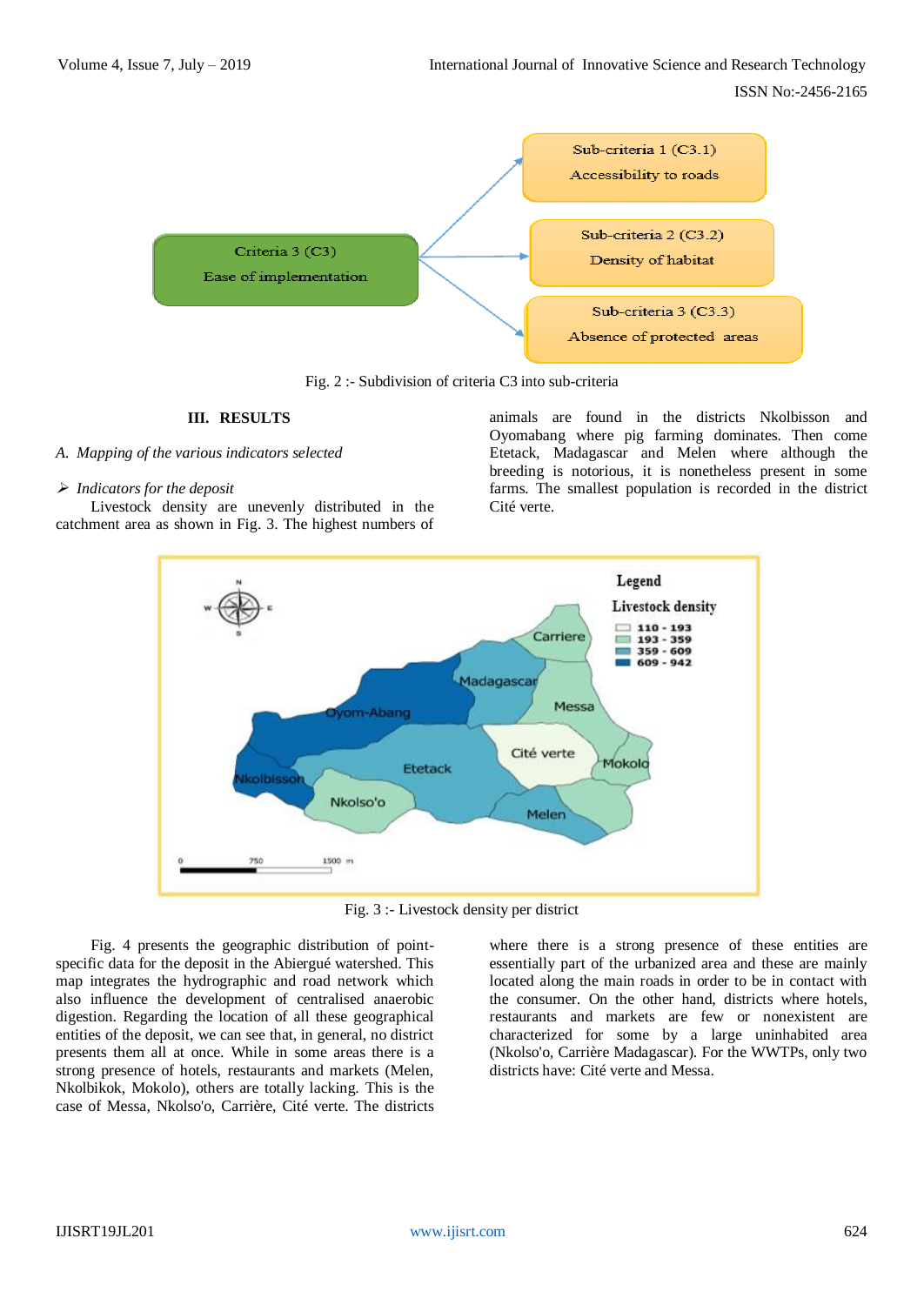

Fig. 4 :- Distribution of WWTPs, markets, hotels, Restaurants in the Abiergué watershed

## *Indicators for the valorization of energy and territorial particularities*

The electric transformer stations are present in two districts on the watershed: Nkolbikok and Oyomabang. The Nkolbikok network has lower maximum operating voltages than Oyomabang. There is no composting platform in

operation in the Abiergué watershed. Protected natural environments are of different types in the catchment area and consist of urban forests and zoos. The largest is probably the zoo-botanical park of Melen. These protected natural areas are also located along the roads.



Fig. 5 :- Electric transformer stations - Composting platforms - Protected Natural Areas.

# *Competition*

There was no methanation unit in operation identified in the Abiergué watershed. Recall that our study did not take into account the units in the course of project, development or closed.

# *B. Mapping of the weights of every factor influencing the methanation*

Maps will show the distribution of the zones of influence (buffer zones) of each indicator with a legend of the weights assigned to each of these zones. A buffer zone with a high rating or a high weight indicates a more favorable space for the implementation of one methanation

unit, compared to another of less weighting. Zero weighting indicates the exclusion zones for which the implementation of an anaerobic digestion unit is impossible or prohibited.

# *WWTPs*

Fig. 6 shows the influence areas of the WWTPs. Compared to this deposit, Nkolbisson, Nkolso'o, Etetack and Oyomabang districts are at a disadvantage for the establishment of the methanation unit unlike Cité verte, Melen, Messa, Madagascar or Carrière which are located within a radius of 1km maximum the different WWTPs of the Abiergué watershed.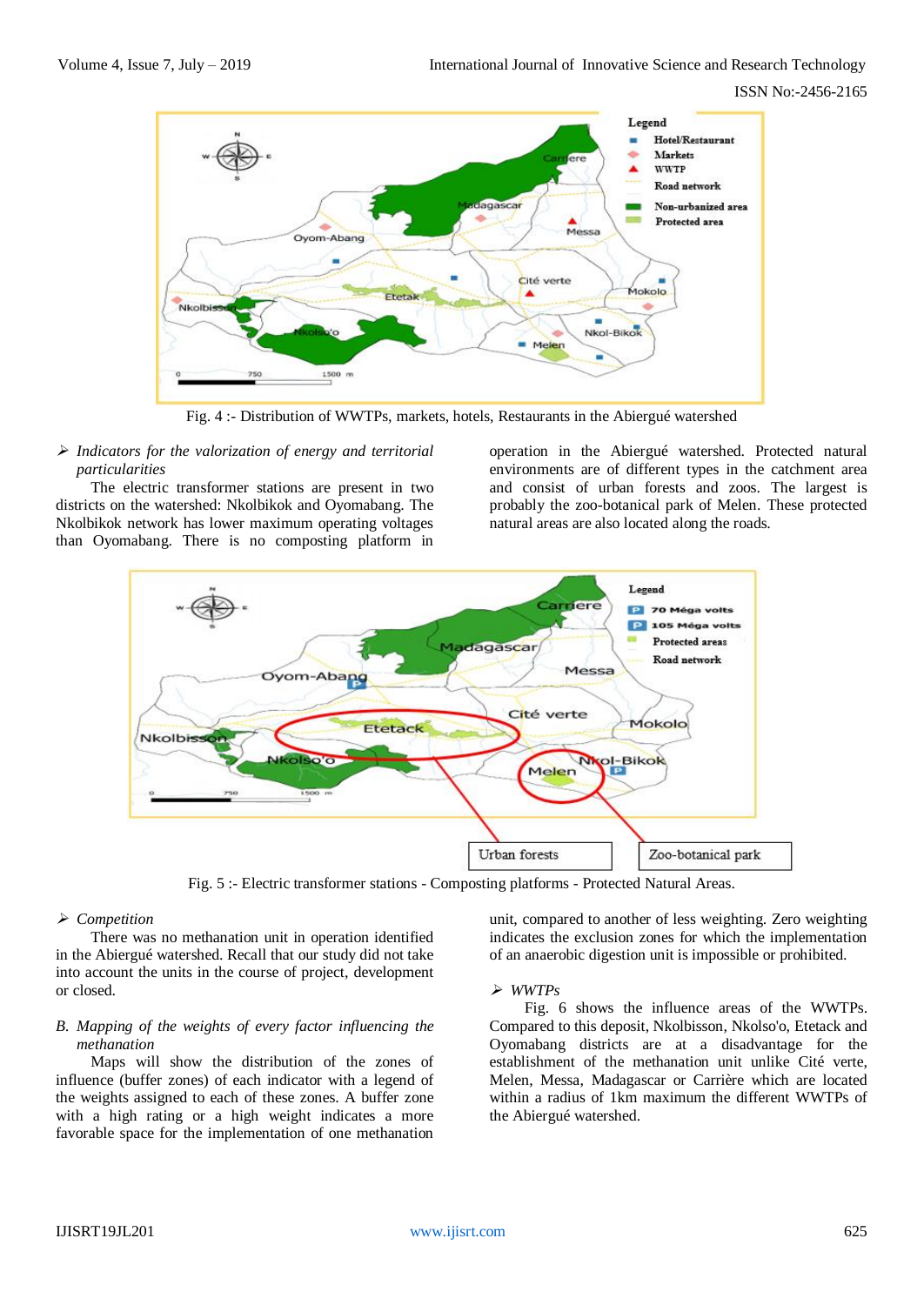

Fig. 6:- Map of WWTP's weightings

# *Markets*

Fig. 7 shows the areas of influence of the markets. These are weak in the districts Nkolso'o, Career and to a lesser extent, Etetack and Messa. On the other hand, the

districts Mokolo, Madagascar, Oyomabang, Melen, Nkolbisson present the strongest areas of influence.



Fig. 7 :- Map of markets weightings

# *Hotels and restaurants*

Fig. 8 shows the areas of influence of hotels and restaurants. For these indicators, Nkolbisson, Nkolso'o, Madagascar, Carrière (located in the peri-urban area) and Messa (administrative district) are at a disadvantage for the

implementation of a methanation unit in relation to in the Melen, Nkolbikok, Mokolo, Etetack and Oyomabang districts where there is a strong presence of these indicators.



Fig. 8:- Map of hotels and restaurants weightings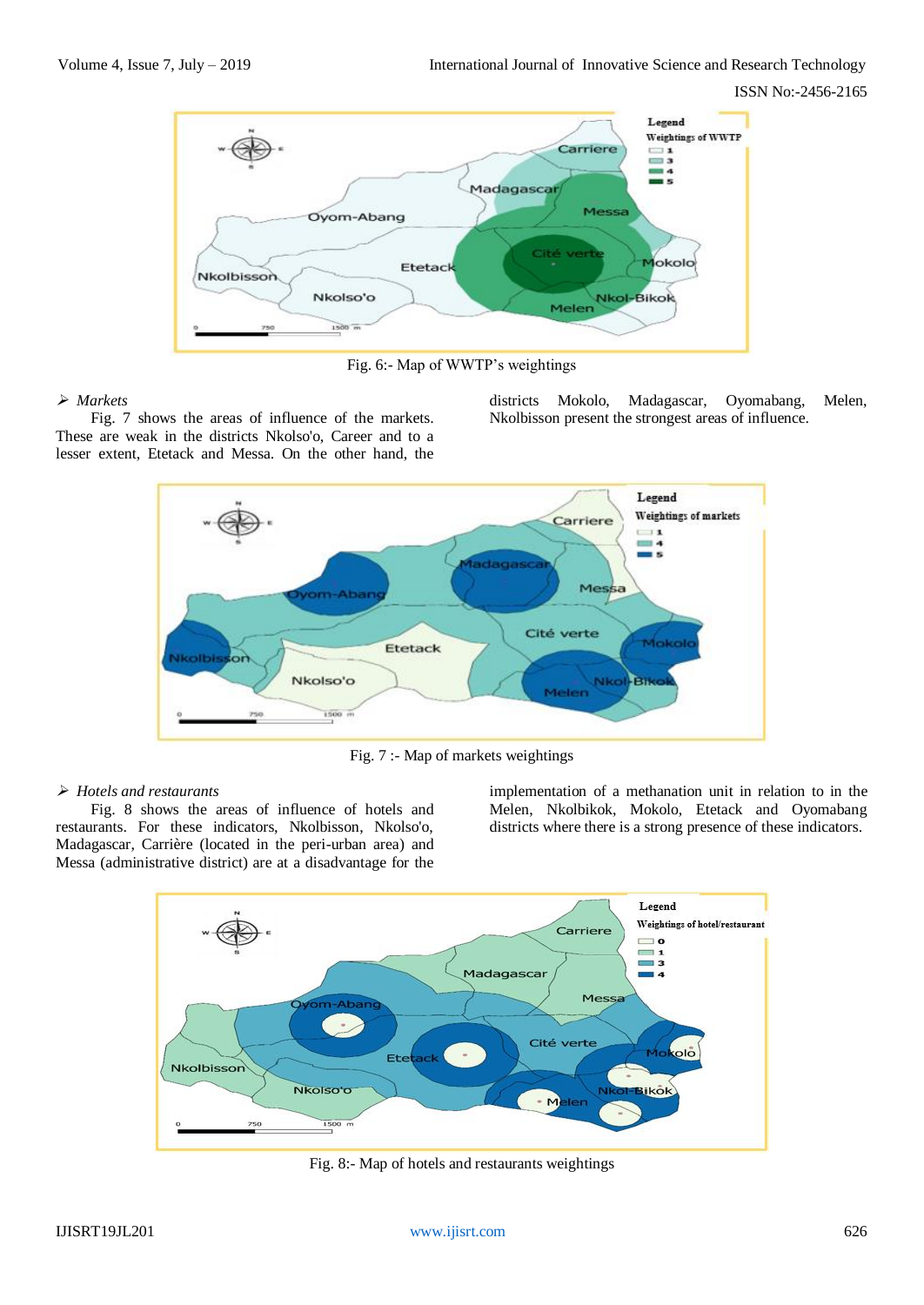## *Electrical transformer stations*

Fig. 9 shows the areas of influence of the transformer stations around their anchorage point in the Abiergué watershed. We observe that the districts Oyomabang, Etetack, Melen, Mokolo, Nkolbisson, and even Cité verte benefit from good points relating to the valorization of biogas in electricity.



Fig. 9:- Map of electric transformer stations weightings

## *Land cover*

The land cover map (Fig. 10) shows exclusion zones where any installation of an anaerobic digestion unit is prohibited. Thus, the rivers represented by the hydrographic network, the urban forests at Etetack and the zoo at Melen are sites excluded from the model. The non-urbanized areas of the Abiergué watershed (Carrière, Madagascar, Nkolso'o, Nkolbisson) which are essentially agricultural areas, are favorable to the establishment of an anaerobic digestion unit and will allow the valorization of the digestate by spreading. Zones with weighting 1 represent open spaces with little or no vegetation which in the absence of particular constraints and according to their local characteristics appear as suitable sites for the installation of an anaerobic digestion unit.



Fig. 10:- Map of land use weightings

# *Livestock Density*

Fig. 11 shows the weights assigned to livestock numbers. The more pronounced the breeding is in a district the more it favors the development of anaerobic digestion.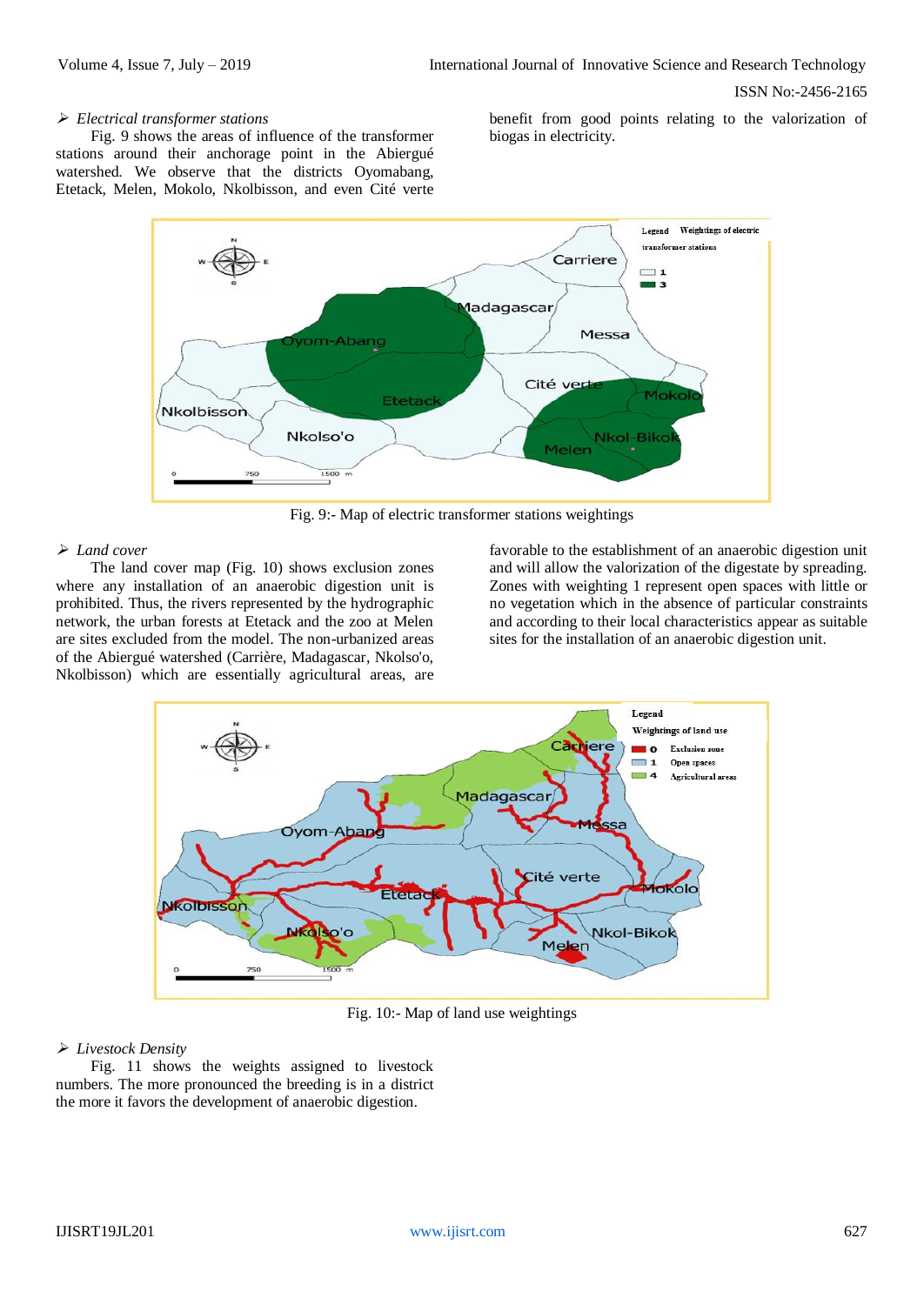

Fig. 11 :- Map of livestock density weightings

## *Final mapping of areas favorable to potential biogas*

The final map (Fig. 12) illustrates the development potential of anaerobic digestion over the entire Abiergué watershed. There is a high index of potential around districts Mokolo, Cité verte and Melen but also districts Oyomabang, Madagascar and Etetack due to the presence of massive deposits such as households, markets, hotels and restaurants. Transformer stations useful for the connection of electricity also reinforce this trend. Peri-urban areas are also

concentrated in districts with a high index. This is the case of Nkolbisson, Oyomabang or Madagascar. This final map obtained serves as a first result. It allows to locate roughly where to concentrate the prospecting approaches on the scale of the eleven districts without providing clear information on the preferential areas for the implementation of our centralised methanation unit.



Fig. 12 :- Potential for the development of centralised biogas plant in the Abiergué watershed.

#### *C. Results of the multi-criterial analysis*

The final result of the multi-criteria analysis taking into account all the criteria of our study thus gives an overview of the classification of the districts in order of preference for the implementation of the central methanation unit. It then makes it possible to refine the decision as to the optimal choice of a biogas production site. Thus, the district Mokolo is positioned in the first place. This choice seems judicious, not only in relation to its own potentialities

(presence of a large market, access to roads, production of a large amount of household waste, etc.) but also because of its proximity to the potentialities of surrounding areas (Cité verte's WWTP, Nkolbikok's processing Station, hotels and restaurants, etc.). These results make it possible to reinforce the observations made from the cartographic tool where it is noted that these districs have areas with a high index of potential.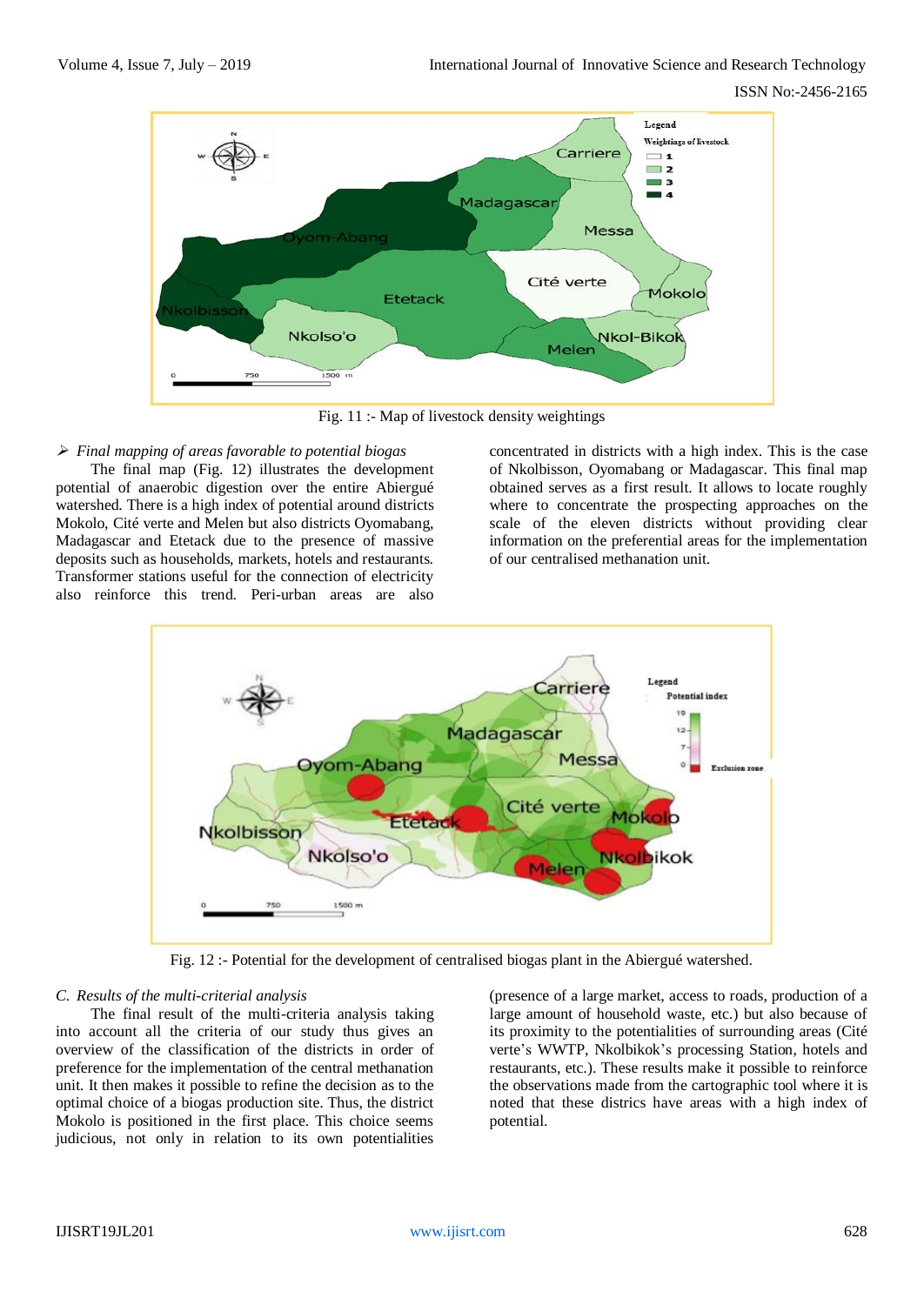|                   | C1    | C <sub>2</sub> | C <sub>3</sub> |       |       | C <sub>4</sub> | <b>Final note</b> |
|-------------------|-------|----------------|----------------|-------|-------|----------------|-------------------|
| <b>District</b>   |       |                | C3.1           | C3.2  | C3.3  |                |                   |
| Mokolo            | 0.006 | 0.011          | 0.005          | 0.005 | 0.024 | 0.099          | 0.151             |
| Cité verte        | 0.006 | 0.011          | 0.003          | 0.012 | 0.024 | 0.079          | 0.135             |
| Oyomabang         | 0.006 | 0.021          | 0.003          | 0.009 | 0.024 | 0.036          | 0.098             |
| Carrière          | 0.006 | 0.011          | 0.007          | 0.011 | 0.024 | 0.032          | 0.092             |
| <b>Nkolbisson</b> | 0.006 | 0.011          | 0.006          | 0.007 | 0.024 | 0.036          | 0.090             |
| Madagascar        | 0.006 | 0.011          | 0.003          | 0.013 | 0.024 | 0.032          | 0.089             |
| Messa             | 0.006 | 0.011          | 0.005          | 0.011 | 0.024 | 0.020          | 0.076             |
| <b>Nkolbikok</b>  | 0.006 | 0.020          | 0.003          | 0.005 | 0.024 | 0.008          | 0.065             |
| Etetack           | 0.006 | 0.011          | 0.005          | 0.011 | 0.005 | 0.024          | 0.062             |
| Nkolso'o          | 0.006 | 0.011          | 0.005          | 0.005 | 0.024 | 0.008          | 0.059             |
| Melen             | 0.006 | 0.011          | 0.003          | 0.012 | 0.005 | 0.020          | 0.057             |

Table 8:- Results of the multi-criteria analysis.

## **IV. DISCUSSION**

This tool is intended to be extended throughout the Cameroonian territory and to directly locate the area most conducive to the development of anaerobic digestion in regions that are still little concerned. The methodology of this tool can also be extended in the field of wind power, solar energy or wood boilers, once the relevant cartographic data have been identified and are available. Some criticisms can be made about the tool put in place especially regarding weightings or the choice of data. They can certainly be specified or improved. For hotels and restaurants, it would have been possible to adjust the weights by taking into account more criteria. The number of employees is a correct variable but it could have been associated with the standing of the establishment in question as well as with information on the methanogenic potential of the waste produced. Regional characteristics are also to be taken into account which could make it possible to perform additional precision depending on the region studied. The weights assigned are the same over the entire studied territory so, the model chosen does not take into account the specificities of the territory. It is thus implicitly considered that it is homogeneous. The question arises then about the size of the territory to be taken into account to set up this type of tool. Here the choice was chosen for a watershed but the question remains whole. The national scale with a taking into account of specificities can it be envisaged? Regarding the land use, it must be remembered that the model does not take into account residential areas. The accuracy of the data is therefore relative. They do not represent the actual limits of a zone of activity or an industrial zone. Nothing can therefore be said that the regulation of residential areas (favorable to the development of biogas units) therefore applies effectively to the areas referenced within the tool put in place. This reinforces the tendency to adapt the tool to smaller geographical features such as a watershed. It should also be noted for the valuation part, that it would have been important to integrate low and medium voltage transformer stations which are more present in the area and therefore more favorable to connection. Finally, with regard to the natural areas data, it should be noted that the weightings of

these areas do not add up when in the same territory, the presence of several types of protection is proven. Only the protection with the lowest weighting predominates. However, the regulations diverge, and it is certainly more difficult to adapt a project when a natural area of ecological interest, fauna and flora of type 2 [11] is present and a regional nature park for example. The need to take into account this superimposition of the different types of protection of natural areas must therefore be taken into account to improve the proposed tool.

# **V. CONCLUSION**

Geolocation of influencing factors to the development of centralised biogas plants makes it possible to obtain an aptitude map which takes into account a realistic collection distance for each resource and which also takes into account regulatory constraints (natural areas, distances to dwellings, etc.). The multi-criteria analysis method that made it possible to designate the Mokolo district as the most favorable for the implementation of this development project, proved in itself, a structured approach complementary to the cartographic tool in order to organized all the information relevant to the assessment of the potential of a biogas production center. Additional studies were carried out to estimate the methanogenic potential of the deposit of each of the eleven districts of the Abiergué watershed and on the preliminary technical and economic feasibility of the project. The methods developed in this study are intended to be extended over the entire territory and will thus make it possible to locate directly the most favorable areas for the development of the sector. An extension of the work undertaken could be to valorize the data acquired at very specific scales for generalization purposes to larger territories and to combine geographic information system and life cycle analysis, the ultimate goal being to build a model maximizing energy recovery from bio-resources in conjunction with low environmental impact.